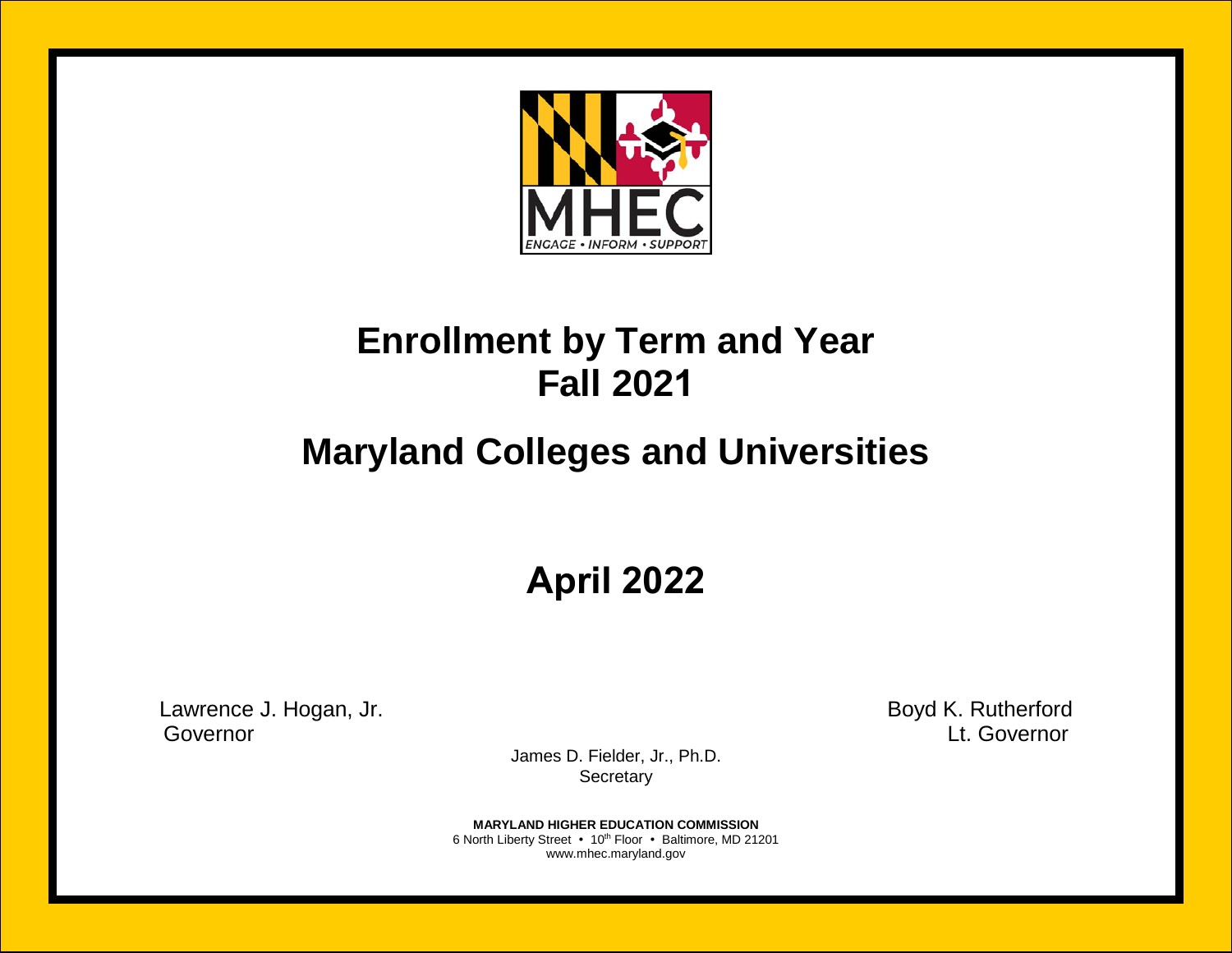

#### **MARYLAND HIGHER EDUCATION COMMISSION FALL 2021 ENROLLMENT**

Data represent student enrollment in Fall 2021 only. Figures include full-time and part-time undergraduate and graduate enrollment at Maryland community colleges, four-year public colleges and universities, and state-aided independent institutions.

Data include all degree- and non-degree-seeking students enrolled in credit courses.

This report defines undergraduate and graduate students by degree sought. Undergraduate student counts include high school students dually enrolled in both high school and for-credit college courses. Full-time and part-time student attendance are defined by individual institutions.

Students may be enrolled at multiple institutions. They are included in counts for each institution at which they are enrolled.

For questions or concerns regarding these data, please contact the MHEC Office of Research and Policy Analysis, rpa.mhec@maryland.gov.

#### **Technical Notes - Selection Criteria by Data Elements**

[Maryland Higher Education Commission Data Dictionary](https://community.datacookbook.com/institutions/mhec) All Student Categories - Freeze Flag = 1 Student Level a. Undergraduate - Degreel Code <=47 b. Graduate - Degreel Code >=50 c. New Undergraduates - Degreel Code <=47, & First-Time Flag=1 Term Attendance Level a. Full-Time - Term Attendance Level = 1 b. Part-Time - Term Attendance Level = 2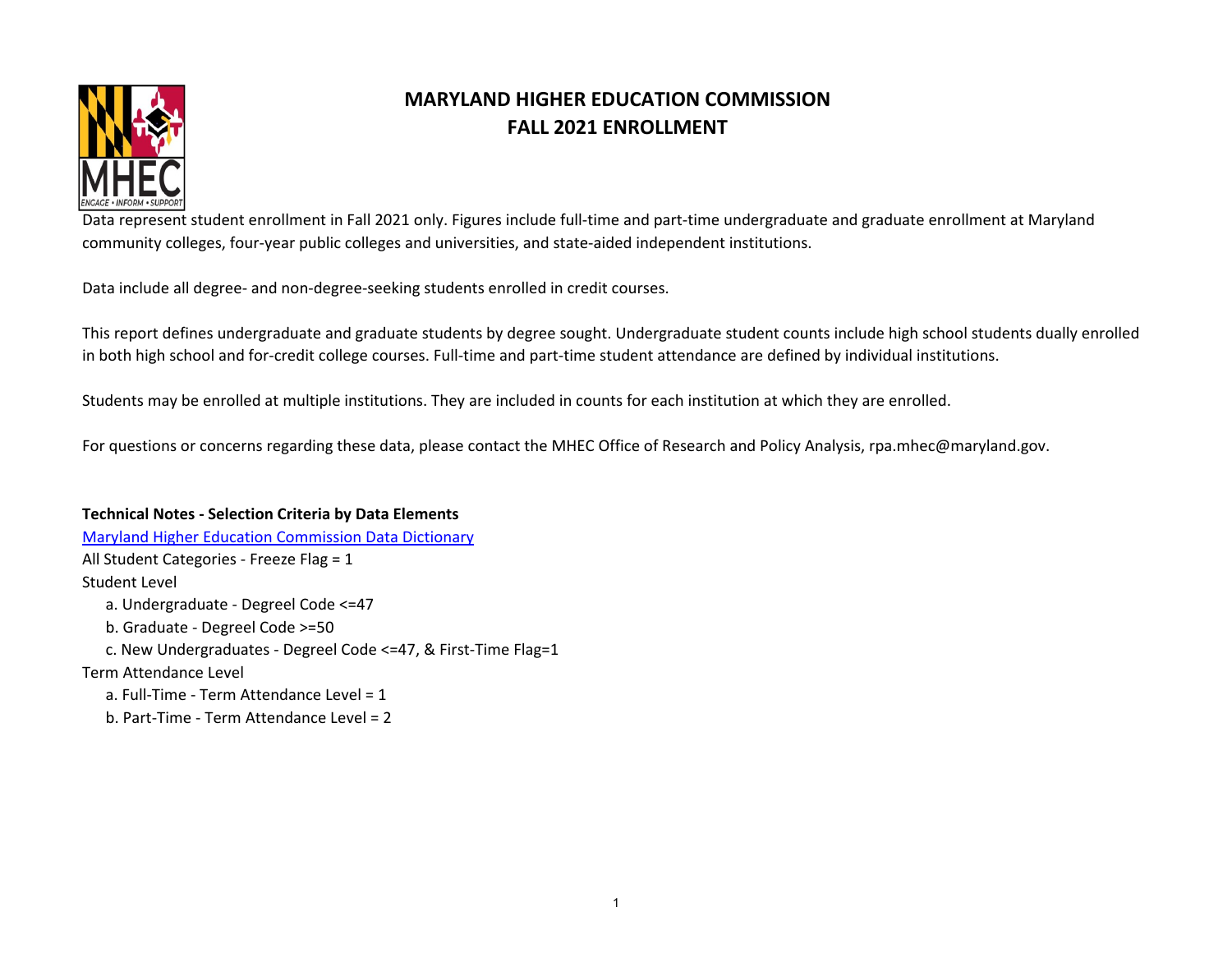

| <b>Institution Name</b>                  | <b>NEW UNDERGRADUATE</b> |       | <b>UNDERGRADUATE</b> |              | <b>GRADUATE</b> |           |              | <b>TOTAL</b> |
|------------------------------------------|--------------------------|-------|----------------------|--------------|-----------------|-----------|--------------|--------------|
|                                          | <b>FT</b>                | FT.   | <b>PT</b>            | <b>Total</b> | <b>FT</b>       | <b>PT</b> | <b>Total</b> |              |
| Allegany College of Maryland             | 250                      | 777   | 1644                 | 2421         |                 |           |              | 2421         |
| Anne Arundel Community College           | 985                      | 2726  | 7904                 | 10630        |                 |           |              | 10630        |
| <b>Carroll Community College</b>         | 350                      | 891   | 1875                 | 2766         |                 |           |              | 2766         |
| <b>Cecil Community College</b>           | 222                      | 515   | 1268                 | 1783         |                 |           |              | 1783         |
| College of Southern Maryland             | 685                      | 2061  | 3599                 | 5660         |                 |           |              | 5660         |
| Chesapeake College                       | 197                      | 413   | 1325                 | 1738         |                 |           |              | 1738         |
| Community College of Baltimore County    | 1598                     | 4181  | 11945                | 16126        |                 |           |              | 16126        |
| <b>Baltimore City Community College</b>  | 193                      | 805   | 3059                 | 3864         |                 |           |              | 3864         |
| <b>Frederick Community College</b>       | 648                      | 1537  | 3852                 | 5389         |                 |           |              | 5389         |
| <b>Garrett College</b>                   | 159                      | 292   | 286                  | 578          |                 |           |              | 578          |
| Hagerstown Community College             | 444                      | 1136  | 2396                 | 3532         |                 |           |              | 3532         |
| <b>Harford Community College</b>         | 612                      | 1590  | 3006                 | 4596         |                 |           |              | 4596         |
| <b>Howard Community College</b>          | 666                      | 2377  | 5703                 | 8080         |                 |           |              | 8080         |
| Montgomery College                       | 1694                     | 5801  | 11483                | 17284        |                 |           |              | 17284        |
| Prince George's Community College        | 823                      | 3145  | 7432                 | 10577        |                 |           |              | 10577        |
| <b>Wor-Wic Community College</b>         | 192                      | 504   | 1930                 | 2434         |                 |           |              | 2434         |
| <b>Bowie State University</b>            | 892                      | 4344  | 1037                 | 5381         | 471             | 456       | 927          | 6308         |
| <b>Coppin State University</b>           | 172                      | 1353  | 492                  | 1845         | 65              | 191       | 256          | 2101         |
| <b>Frostburg State University</b>        | 582                      | 2885  | 792                  | 3677         | 264             | 508       | 772          | 4449         |
| <b>Salisbury University</b>              | 1214                     | 6106  | 587                  | 6693         | 513             | 362       | 875          | 7568         |
| <b>Towson University</b>                 | 2569                     | 15526 | 2381                 | 17907        | 993             | 1956      | 2949         | 20856        |
| University of Baltimore                  | 60                       | 869   | 736                  | 1605         | 990             | 1115      | 2105         | 3710         |
| University of Maryland, Baltimore        |                          | 724   | 206                  | 930          | 4419            | 1895      | 6314         | 7244         |
| University of Maryland, Baltimore County | 2038                     | 9147  | 1688                 | 10835        | 1536            | 1267      | 2803         | 13638        |
| University of Maryland, College Park     | 6040                     | 28424 | 2497                 | 30921        | 8006            | 2344      | 10350        | 41271        |
| University of Maryland Eastern Shore     | 443                      | 1619  | 192                  | 1811         | 347             | 226       | 573          | 2384         |
| University of Maryland Global Campus     | 184                      | 9952  | 35148                | 45100        | 120             | 10103     | 10223        | 55323        |
| Morgan State University                  | 2288                     | 6258  | 776                  | 7034         | 1144            | 291       | 1435         | 8469         |
| St. Marys College of Maryland            | 381                      | 1475  | 48                   | 1523         | 24              |           | 25           | 1548         |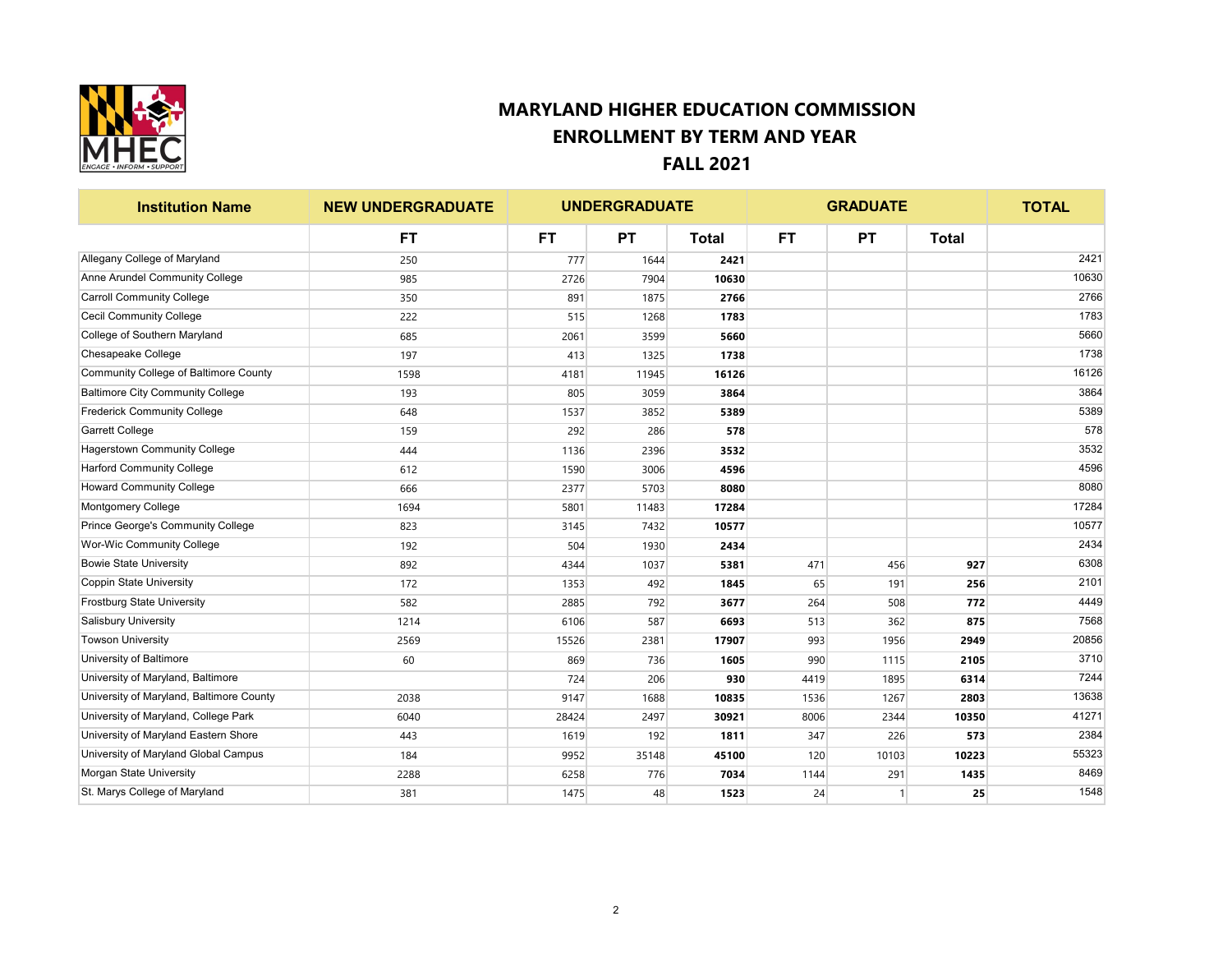

| <b>Institution Name</b>           | <b>NEW UNDERGRADUATE</b> |           | <b>UNDERGRADUATE</b> |              | <b>GRADUATE</b> |           |              | <b>TOTAL</b> |
|-----------------------------------|--------------------------|-----------|----------------------|--------------|-----------------|-----------|--------------|--------------|
|                                   | <b>FT</b>                | <b>FT</b> | <b>PT</b>            | <b>Total</b> | <b>FT</b>       | <b>PT</b> | <b>Total</b> |              |
| Capitol Technology University     | 40                       | 263       | 68                   | 331          | 296             | 169       | 465          | 796          |
| Washington Adventist University   | 57                       | 481       | 209                  | 690          | 21              | 74        | 95           | 785          |
| Goucher College                   | 264                      | 1046      | 139                  | 1185         | 67              | 793       | 860          | 2045         |
| <b>Hood College</b>               | 323                      | 1161      | 49                   | 1210         | 151             | 704       | 855          | 2065         |
| Johns Hopkins University          | 1419                     | 5727      | 405                  | 6132         | 11528           | 14389     | 25917        | 32049        |
| Loyola University Maryland        | 953                      | 3735      | 52                   | 3787         | 401             | 952       | 1353         | 5140         |
| Maryland Institute College of Art | 310                      | 1485      | 55                   | 1540         | 220             | 387       | 607          | 2147         |
| Mount St Mary's University        | 532                      | 1911      | 144                  | 2055         | 273             | 242       | 515          | 2570         |
| Notre Dame of Maryland University | 90                       | 623       | 184                  | 807          | 355             | 1022      | 1377         | 2184         |
| St. John's College                | 137                      | 466       | 3                    | 469          | 45              | 22        | 67           | 536          |
| <b>Stevenson University</b>       | 607                      | 2628      | 371                  | 2999         | 77              | 378       | 455          | 3454         |
| <b>Washington College</b>         | 260                      | 1015      | 13                   | 1028         |                 |           |              | 1028         |
| <b>McDaniel College</b>           | 496                      | 1720      | 62                   | 1782         | 509             | 781       | 1290         | 3072         |
| Independent4YR                    | 5488                     | 22261     | 1754                 | 24015        | 13943           | 19913     | 33856        | 57871        |
| Public2YR                         | 9718                     | 28751     | 68707                | 97458        |                 |           |              | 97458        |
| <b>Public4YR</b>                  | 16863                    | 88682     | 46580                | 135262       | 18892           | 20715     | 39607        | 174869       |
| <b>GRAND TOTAL</b>                | 32069                    | 139694    | 117041               | 256735       | 32835           | 40628     | 73463        | 330198       |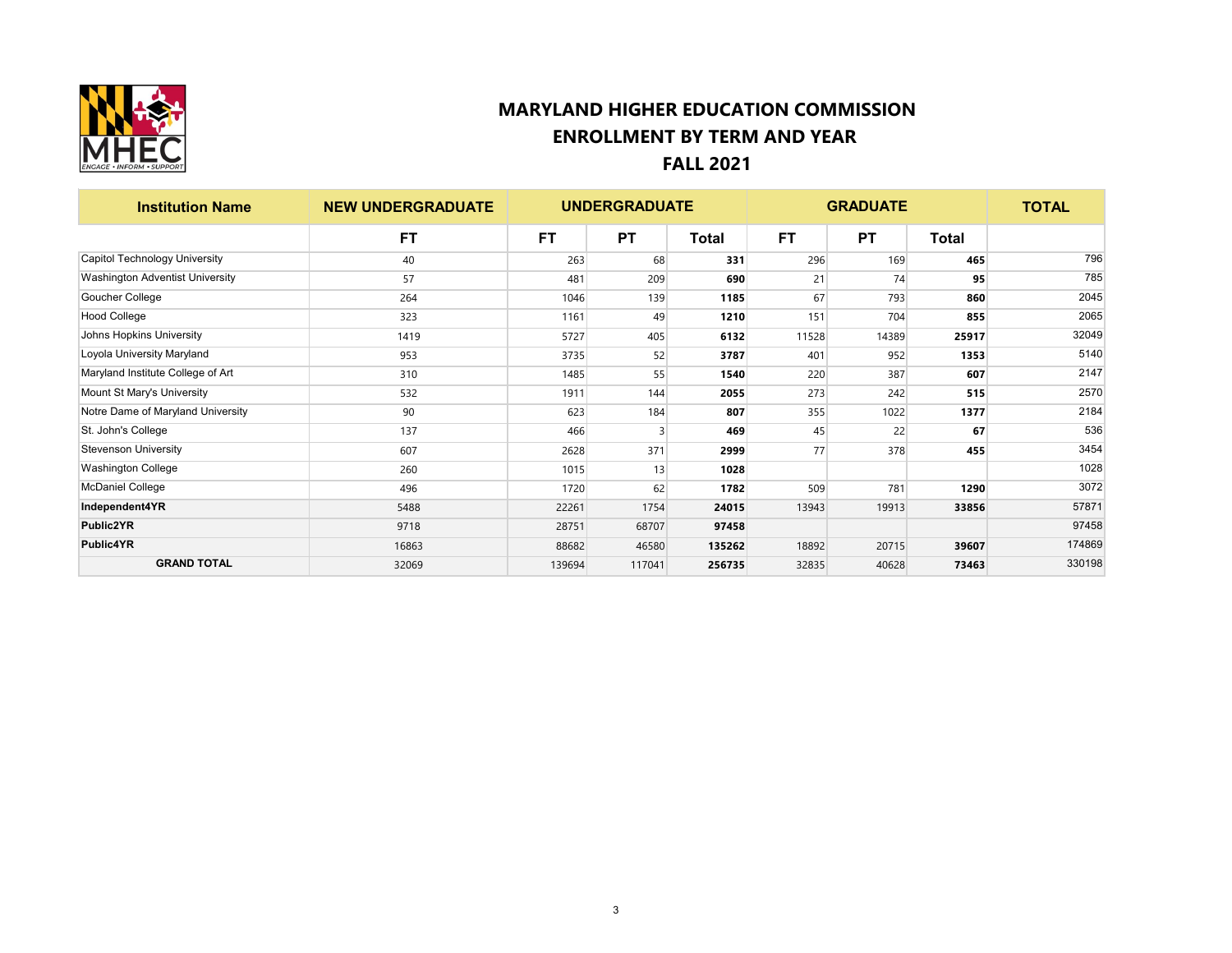

| <b>Institution Name</b>                  | <b>NEW UNDERGRADUATE</b> |           | <b>UNDERGRADUATE</b> |              | <b>GRADUATE</b> |           |              | <b>TOTAL</b> |
|------------------------------------------|--------------------------|-----------|----------------------|--------------|-----------------|-----------|--------------|--------------|
|                                          | <b>FT</b>                | <b>FT</b> | <b>PT</b>            | <b>Total</b> | <b>FT</b>       | <b>PT</b> | <b>Total</b> |              |
| Allegany College of Maryland             | 0.8%                     | 0.6%      | 1.4%                 | 0.9%         |                 |           |              | 0.7%         |
| Anne Arundel Community College           | 3.1%                     | 2.0%      | 6.8%                 | 4.1%         |                 |           |              | 3.2%         |
| <b>Carroll Community College</b>         | 1.1%                     | 0.6%      | 1.6%                 | 1.1%         |                 |           |              | 0.8%         |
| <b>Cecil Community College</b>           | 0.7%                     | 0.4%      | 1.1%                 | 0.7%         |                 |           |              | 0.5%         |
| College of Southern Maryland             | 2.1%                     | 1.5%      | 3.1%                 | 2.2%         |                 |           |              | 1.7%         |
| Chesapeake College                       | 0.6%                     | 0.3%      | 1.1%                 | 0.7%         |                 |           |              | 0.5%         |
| Community College of Baltimore County    | 5.0%                     | 3.0%      | 10.2%                | 6.3%         |                 |           |              | 4.9%         |
| <b>Baltimore City Community College</b>  | 0.6%                     | 0.6%      | 2.6%                 | 1.5%         |                 |           |              | 1.2%         |
| <b>Frederick Community College</b>       | 2.0%                     | 1.1%      | 3.3%                 | 2.1%         |                 |           |              | 1.6%         |
| <b>Garrett College</b>                   | 0.5%                     | 0.2%      | 0.2%                 | 0.2%         |                 |           |              | 0.2%         |
| <b>Hagerstown Community College</b>      | 1.4%                     | 0.8%      | 2.0%                 | 1.4%         |                 |           |              | 1.1%         |
| <b>Harford Community College</b>         | 1.9%                     | 1.1%      | 2.6%                 | 1.8%         |                 |           |              | 1.4%         |
| <b>Howard Community College</b>          | 2.1%                     | 1.7%      | 4.9%                 | 3.1%         |                 |           |              | 2.4%         |
| Montgomery College                       | 5.3%                     | 4.2%      | 9.8%                 | 6.7%         |                 |           |              | 5.2%         |
| Prince George's Community College        | 2.6%                     | 2.3%      | 6.3%                 | 4.1%         |                 |           |              | 3.2%         |
| <b>Wor-Wic Community College</b>         | 0.6%                     | 0.4%      | 1.6%                 | 0.9%         |                 |           |              | 0.7%         |
| <b>Bowie State University</b>            | 2.8%                     | 3.1%      | 0.9%                 | 2.1%         | 1.4%            | 1.1%      | 1.3%         | 1.9%         |
| Coppin State University                  | 0.5%                     | 1.0%      | 0.4%                 | 0.7%         | 0.2%            | 0.5%      | 0.3%         | 0.6%         |
| <b>Frostburg State University</b>        | 1.8%                     | 2.1%      | 0.7%                 | 1.4%         | 0.8%            | 1.3%      | 1.1%         | 1.3%         |
| <b>Salisbury University</b>              | 3.8%                     | 4.4%      | 0.5%                 | 2.6%         | 1.6%            | 0.9%      | 1.2%         | 2.3%         |
| <b>Towson University</b>                 | 8.0%                     | 11.1%     | 2.0%                 | 7.0%         | 3.0%            | 4.8%      | 4.0%         | 6.3%         |
| University of Baltimore                  | 0.2%                     | 0.6%      | 0.6%                 | 0.6%         | 3.0%            | 2.7%      | 2.9%         | 1.1%         |
| University of Maryland, Baltimore        |                          | 0.5%      | 0.2%                 | 0.4%         | 13.5%           | 4.7%      | 8.6%         | 2.2%         |
| University of Maryland, Baltimore County | 6.4%                     | 6.5%      | 1.4%                 | 4.2%         | 4.7%            | 3.1%      | 3.8%         | 4.1%         |
| University of Maryland, College Park     | 18.8%                    | 20.3%     | 2.1%                 | 12.0%        | 24.4%           | 5.8%      | 14.1%        | 12.5%        |
| University of Maryland Eastern Shore     | 1.4%                     | 1.2%      | 0.2%                 | 0.7%         | 1.1%            | 0.6%      | 0.8%         | 0.7%         |
| University of Maryland Global Campus     | 0.6%                     | 7.1%      | 30.0%                | 17.6%        | 0.4%            | 24.9%     | 13.9%        | 16.8%        |
| Morgan State University                  | 7.1%                     | 4.5%      | 0.7%                 | 2.7%         | 3.5%            | 0.7%      | 2.0%         | 2.6%         |
| St. Marys College of Maryland            | 1.2%                     | 1.1%      | 0.0%                 | 0.6%         | 0.1%            | 0.0%      | 0.0%         | 0.5%         |
| Capitol Technology University            | 0.1%                     | 0.2%      | 0.1%                 | 0.1%         | 0.9%            | 0.4%      | 0.6%         | 0.2%         |
| Washington Adventist University          | 0.2%                     | 0.3%      | 0.2%                 | 0.3%         | 0.1%            | 0.2%      | 0.1%         | 0.2%         |
| Goucher College                          | 0.8%                     | 0.7%      | 0.1%                 | 0.5%         | 0.2%            | 2.0%      | 1.2%         | 0.6%         |